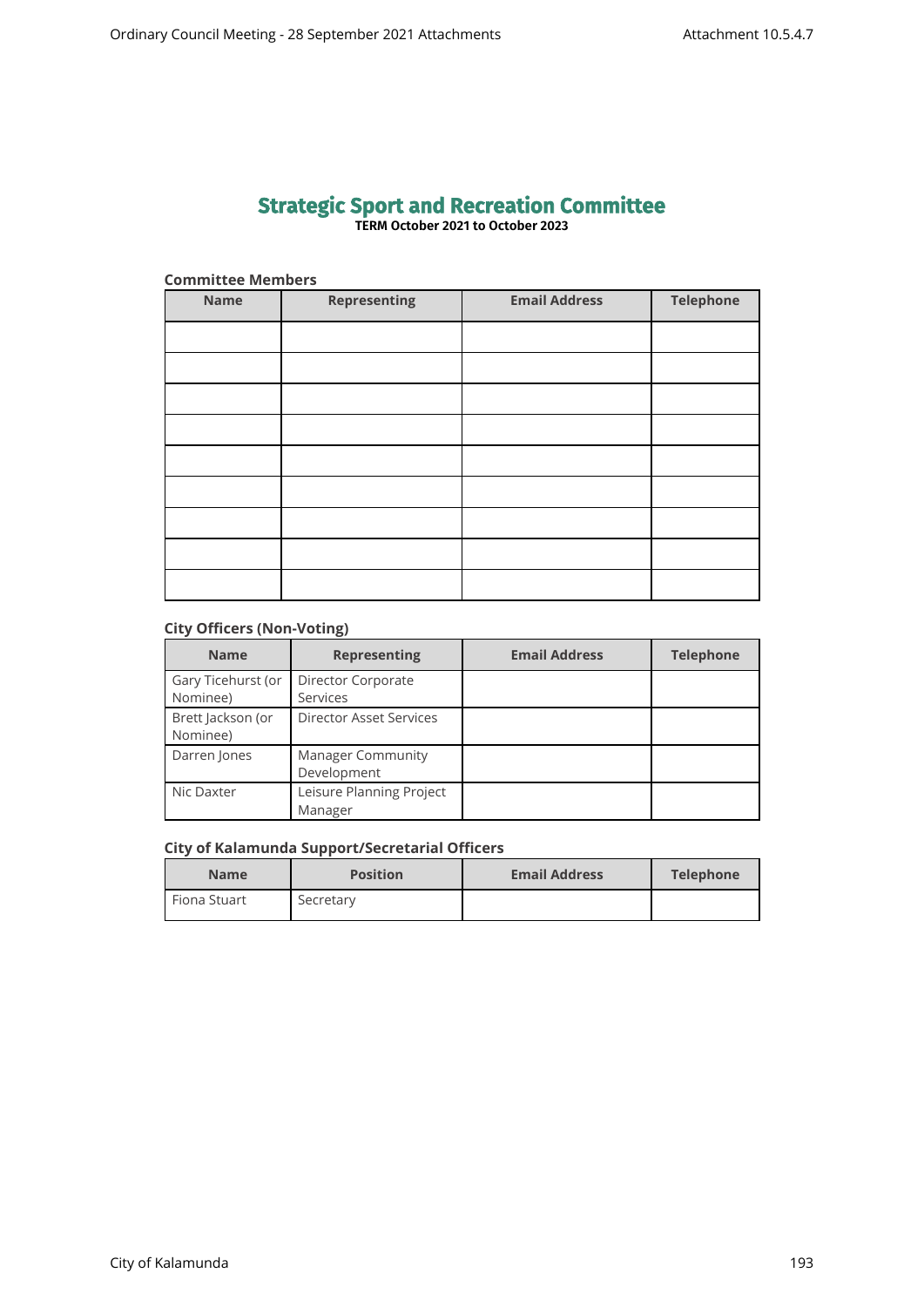# **STRATEGIC SPORT AND RECREATION COMMITTEE**

**Terms of Reference October 2021**

## **1. Name**

The name of the Committee shall be the *Strategic Sport and Recreation Committee (SSRC).*

## **2. Purpose**

To make recommendation to Council for the allocation of funding to support Capital sport and recreation projects within the City.

#### **3. Objectives**

a) assess and prioritise applications submitted from sporting and recreation clubs toward any new or major upgrade projects received through the City's Capital Grants program and to make recommendations to Council for funding.

Note: Renewal projects based upon replacement of 'like for like' will not be considered by this Committee

b) review and validate sport and recreation projects identified in the City's ten-year Long-Term Financial Plan.

#### **4. Councils Strategic Alignment**

*Kalamunda Advancing Strategic Community Plan to 2031* 

**Priority 1: Kalamunda Cares and Interacts**

**Objective 1.2** - To provide a safe and healthy environment for community to enjoy.

 **Priority 1: Kalamunda Cares and Interacts Objective 1.3** - To support the active participation of local communities.

#### **Priority 3: Kalamunda Develops**

**Objective 3.2** - To connect community to key centres of activity, employment and quality amenities.

#### **Priority 4: Kalamunda Leads**

**Objective 4.2** - To proactively engage and partner for the benefit of community.

**5. Membership**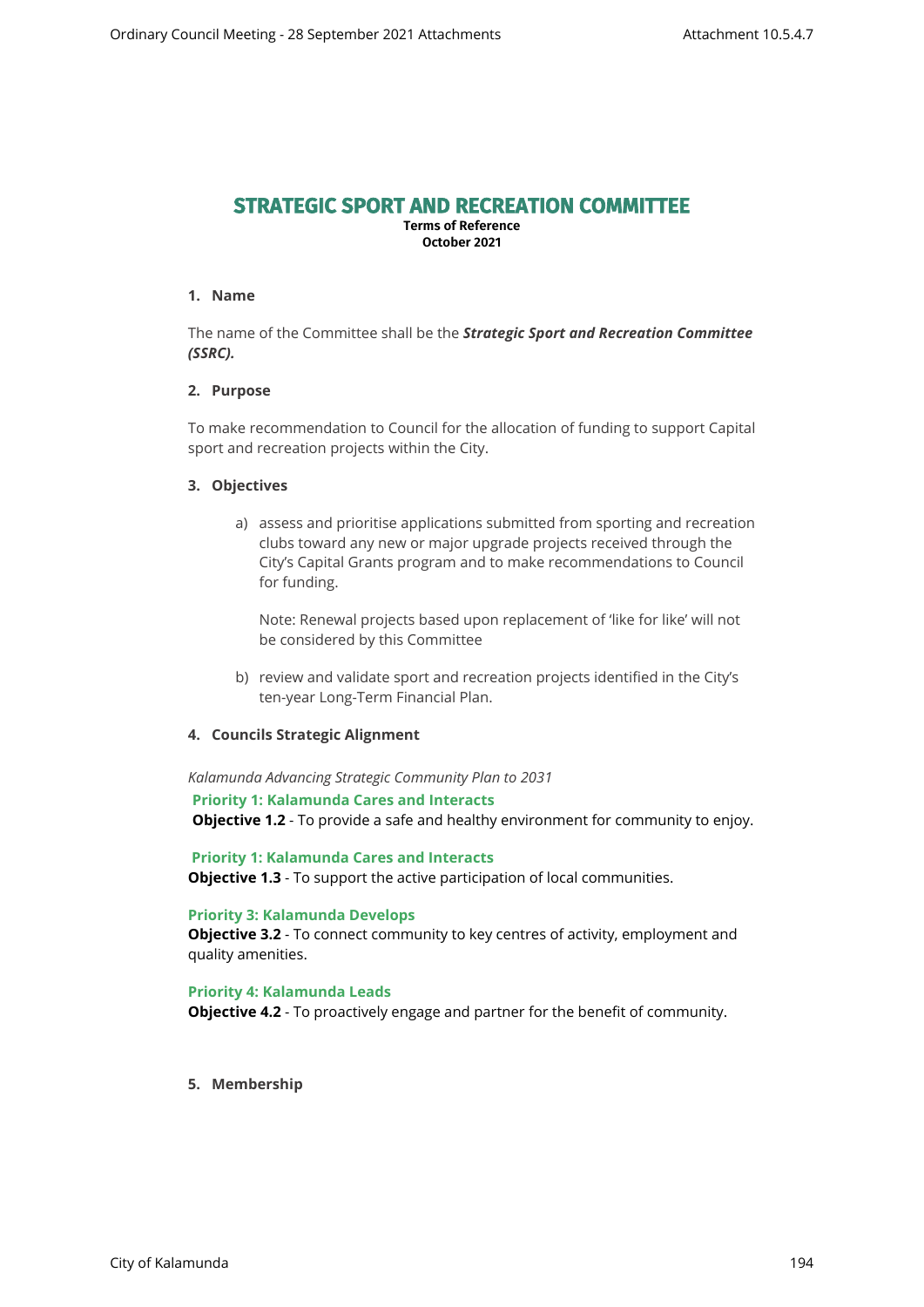#### **5.1 Qualification to be a Member**

An assessment based on selection criteria will focus on relevant skills and experience in regard to sport and recreation development projects, with an aim to achieve a balance with respect to sporting codes and locality.

Community representatives will not be selected as representatives of their individual sport and recreation clubs or reserves.

Nominations will be open to all sporting and recreation clubs based within the City.

## **5.2 No. of Members**

A total membership of up to eleven full members comprising of:

- i. two City of Kalamunda officers will be ex-officio members of the Committee:
- A. Director Corporate Services
- B. Director Asset Services
- C. Or their nominees will provide this support
- ii. up to nine (9) sport and recreation representatives for the community.

#### **5.3 Term of Appointment**

Appointment is for up to two years and members are eligible for re-appointment following the Council Ordinary Election.

#### **5.4 Resignation or Termination of Membership**

- i. Membership will be reviewed should a member miss three consecutive meetings without approved leave of absence and the Committee may choose to recommend to Council that the member is removed.
- ii. A committee member may resign from membership of the committee by giving the Chief Executive Officer or the committee's presiding member written notice of the resignation.

#### **6. Election of Presiding Member and Deputy Presiding Member**

The election of the Presiding Member and Deputy Presiding Member will be conducted in accordance with the provisions of the *Local Government Act 1995*.

## **7. Meetings**

**a. Conduct of Meetings**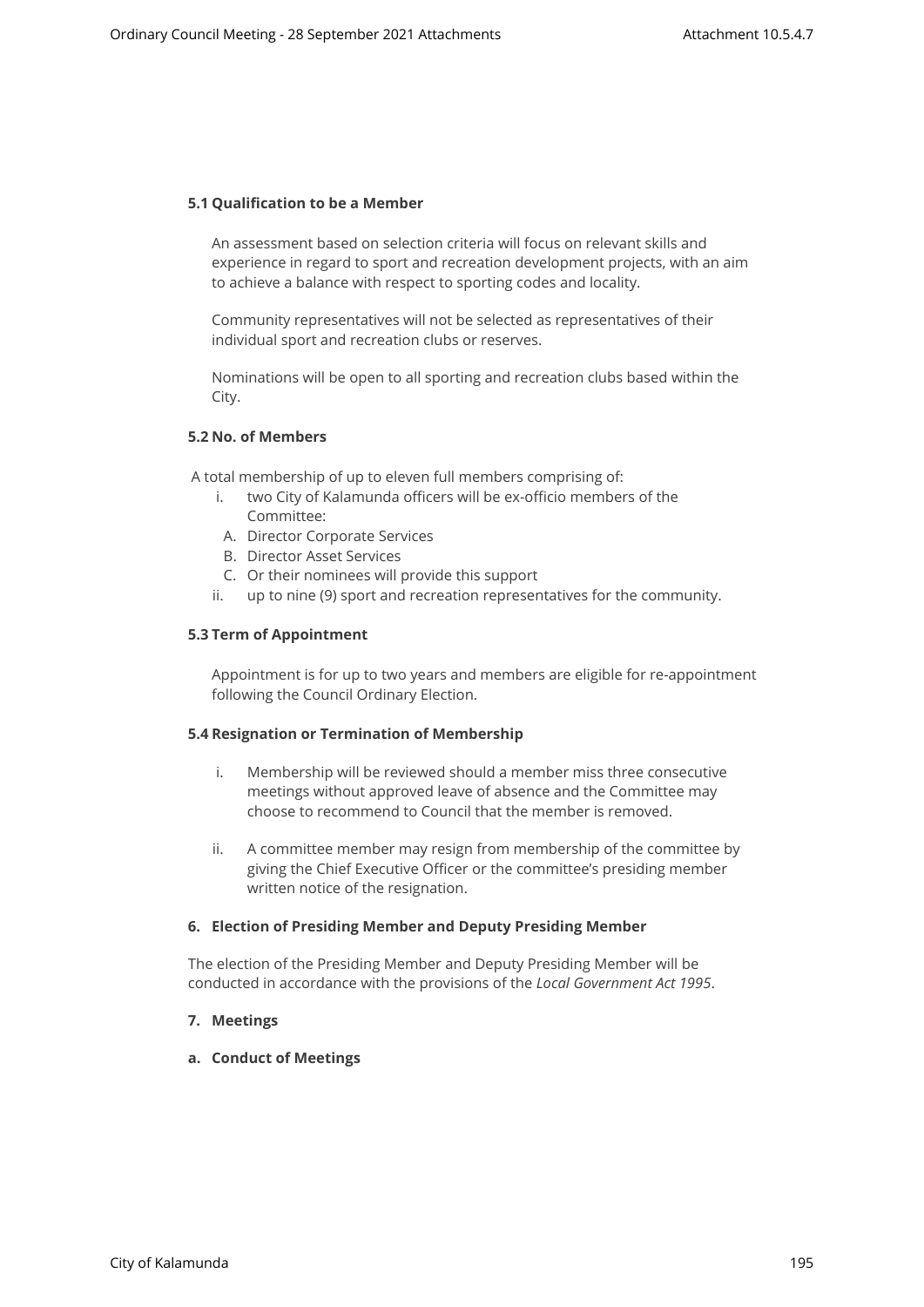All meetings will be conducted in accordance with the provisions of the *Local Government Act 1995* and the City's Standing Orders Local Law and the City of Kalamunda Code of Conduct.

## **b. Scheduling of Ordinary Meetings**

The Committee shall meet up to four times per financial year in line with the City's Capital Grants Policy and Procedure funding cycle and can increase the frequency of meetings if required.

#### **c. Special or Extra Meetings and Working Groups**

A Special or extra meeting can be called by: -

- i. A majority decision of the Committee
- ii. The presiding member of the Committee
- iii. By at least 1/3rd of the members of the Committee

#### **d. Quorum**

A quorum shall consist of at least one half of the appointed members. If a quorum is not achieved the meeting can progress informally, with minutes prepared in accordance with established processes.

#### **e. Disclosure of Interests**

All Committee Members are required to disclose any financial, proximity or impartiality interests they may have in any matter to be discussed at the meeting.

## **f. Voting**

Each appointed member present shall have one (1) vote. In the event of a tied vote, the Presiding Member is to cast a second vote.

City of Kalamunda Officers supporting the Committee do not have voting rights.

#### **g. Agendas and Minutes**

- i. Agendas and Minutes will be administered by the Chief Executive Officer or their delegate.
- ii. A City of Kalamunda Officer will be appointed by the Chief Executive Officer as the Secretary to the Committee.
- iii. A call for agenda items and notices of meetings will be distributed electronically by the Secretary 10 working days prior to each meeting. Members are to submit any agenda items within 2 working days.